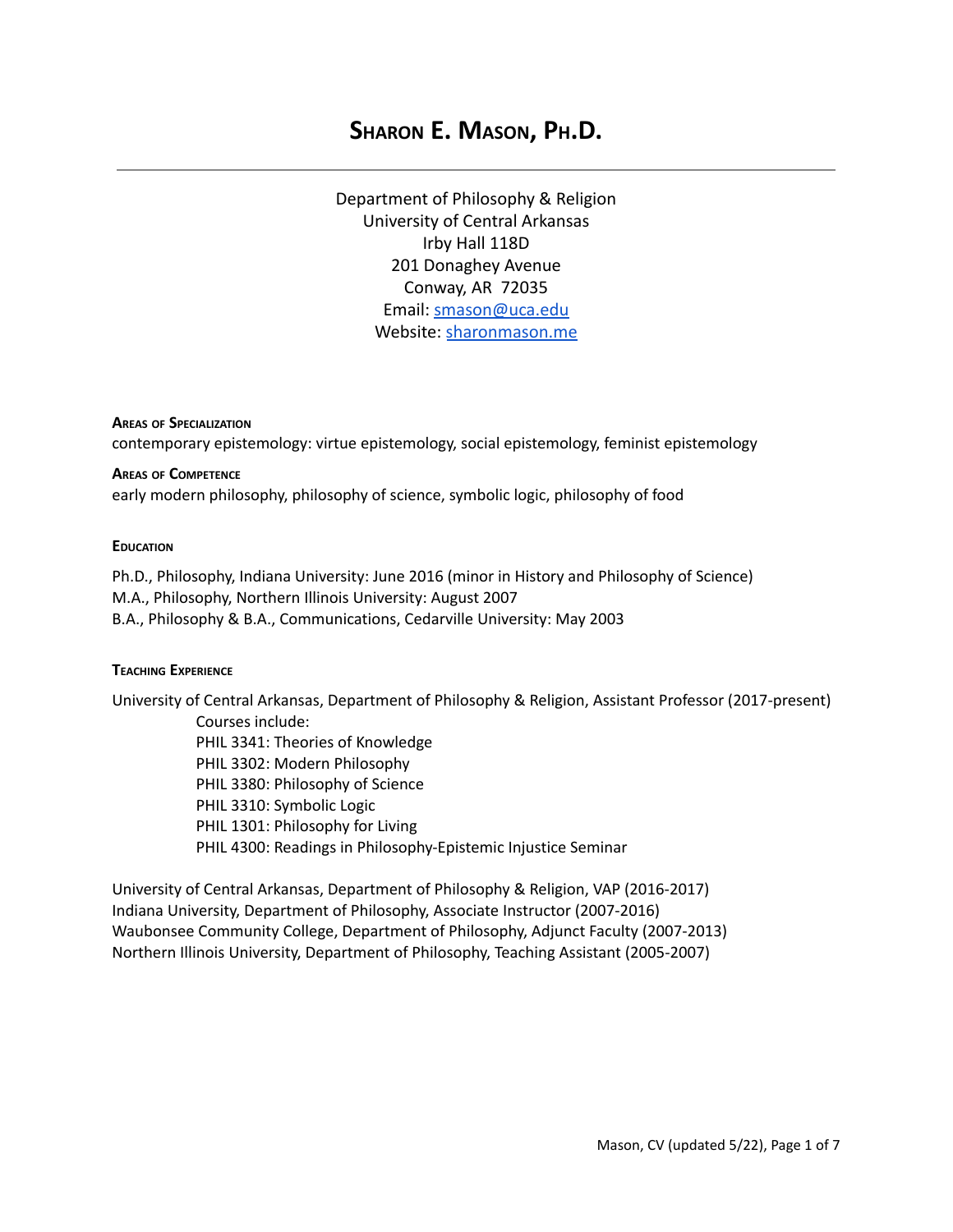# **PUBLICATIONS: ACADEMIC ARTICLES**

Mason, S. and Rider, B. (forthcoming). Philosophy for Living: Two Models of a PWOL Approach. *American Association of Philosophy Teachers Studies in Pedagogy* (2022). Special Volume, Philosophy as a Way of Life Issue. Eds., Jane Drexler and Ryan J. Johnson.

Mason, S. (forthcoming). How to Teach About Race in Modern Philosophy. [Blog Post]. <https://blog.apaonline.org/>

Mason. S. (forthcoming). Why Teach About Race in Modern Philosophy? [Blog Post]. <https://blog.apaonline.org/>

Mason, S. (2020). Closing the Hermeneutical Gap in STEM Education: A Reply to Lawrence Torcello (11th ed., vol. 9, pp. 53-58). In Jim Collier, Eric Kerr, Kamili Posey, Adam Riggio (Eds.), Social Epistemology Review and Reply Collective. <https://wp.me/p1Bfg0-5wM>

Mason, S. (2020). Climate Change Denial as Willful Hermeneutical Ignorance. *Social Epistemology, 34*(5), 469-477. [www.tandfonline.com/toc/tsep20/current](http://www.tandfonline.com/toc/tsep20/current)

Mason, S. (2019). Agent-Awareness in Reflective Knowledge. *Erkenntnis*, Vol 84: 239-255. <https://doi.org/10.1007/s10670-017-9956-5>

#### **PUBLICATIONS: BOOK REVIEWS**

Review of David Kaplan, *Food Philosophy: An Introduction*. Columbia University Press 2020. *Teaching Philosophy*. Volume 43, Issue 2 (2020): June. Pages 207-21 <https://doi.org/10.5840/teachphil2020432124>

Review of Daniel DeNicola, *Understanding Ignorance: The Surprising Impact of What We Don't Know.* MIT Press 2017. *Philosophy in Review*, Vol 39, No 3 (2019): August.

Review of Robert Pasnau, *After Certainty: A History of Our Epistemic Ideals and Illusions.* Oxford University Press 2018. *Philosophy in Review*, Vol 38, No 4 (2018): [November](https://journals.uvic.ca/index.php/pir/issue/view/1129).

Review of Brett Coppenger and Michael Bergmann, eds., *Intellectual Assurance: Essays on Epistemic Internalism*. Oxford University Press 2016. *Philosophy in Review*, Vol 37, No 2 [\(2017\):](https://journals.uvic.ca/index.php/pir/issue/view/1129) April.

Review of Robert Audi, *Means, Ends, & Persons: The Meaning & Psychological Dimensions of Kant's Humanity Formula*. Oxford University Press 2016. *Metapsychology Online*, Mar 7th 2017 (Volume 21, Issue 10)

# **CONFERENCE PRESENTATIONS (REFEREED)**

"How to Teach about Race in Modern Philosophy" American Philosophical Association, Central Division Meeting; Chicago, IL: February 23-26, 2022

"Structural Epistemic Injustice: Resisting Oppression through Revised Epistemologies" Global Structural Injustice and Minority Rights Conference, Northeastern University; Boston, MA: March 13-15, 2020 (accepted, canceled due to COVID-19)

"Getting Some Perspective on the First Person Perspective" American Philosophical Association, Central Division Meeting; Chicago, IL: February 26-29, 2020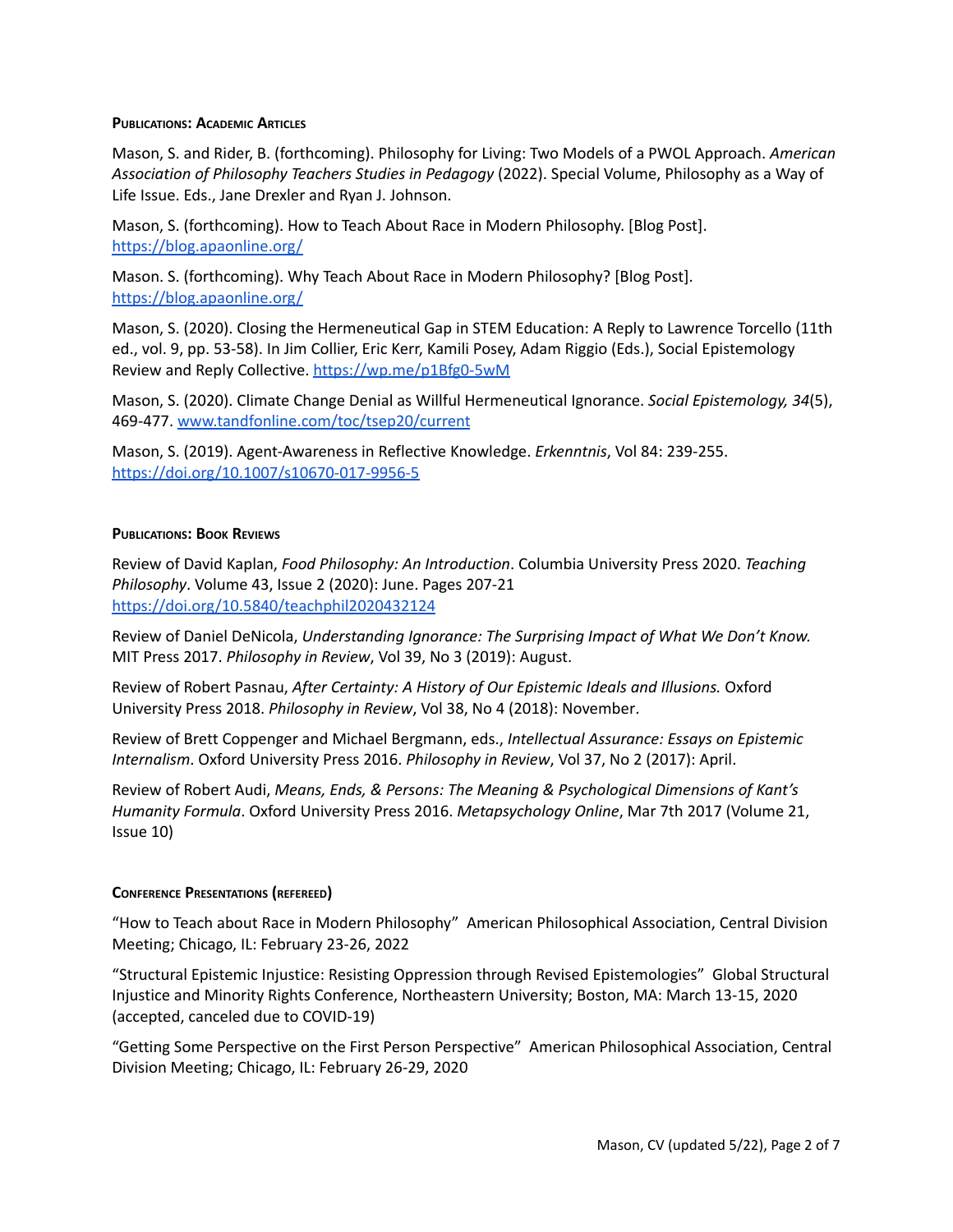"Survivor Standpoints: Evaluating Standpoint Theory through Research on Modern Slavery" Society for Philosophy in the Contemporary World Annual Conference; Conway, AR: July 2019

"Enhancing Equity in STEM Disciplines through Interdisciplinary Course Design" Poster presentation. Association of American Colleges and Universities, 2019 Diversity, Equity, and Student Success Conference. Pittsburgh, PA: March 28-30

"Climate Change as Willful Hermeneutical Ignorance" Society for Philosophy in the Contemporary World Annual Conference; Estes Park, CO: August 2017

"The Sophisticated Thermometer Problem" Mid-South Philosophy Conference, Rhodes College, Memphis, TN: March 2017

"Externalism for Doxastic Agents?" Tennessee Value and Agency Conference; University of Tennessee-Knoxville, September 4-5: 2015

"The Perspective of Rational Deliberation" American Philosophical Association, Central Division Meeting; St. Louis, MO: February 18-21, 2015

"Knowledge and Certainty: The case against dogmatism" Mid-South Philosophy Conference, Rhodes College, Memphis, TN: February 22-23, 2008

# **OTHER PRESENTATIONS (INVITED)**

"Philosophical Framework for STEM" HNRC 300VH, Arkansas Honors Forum: Bioethics. Guest Lecture, May Intersession Course. May 16, 2022

"Standpoint Theory: Feminist Contributions to the Philosophy of Science" Guest lecture on feminist contributions to the philosophy of science in "Women and Minorities in STEM" course at the University of Central Arkansas. April 11, 2022: Conway, Arkansas

"The Pedagogy of Directing Undergraduate Research" (co-presented with Dr. Patrick Desrochers, Chair of Chemistry and Biochemistry at UCA); Lunch and Learn series, Center for Excellence in Teaching and Academic Leadership, University of Central Arkansas; Conway, AR: April 5, 2022

"The Power and Potential of Contract Grading" (Panel presentation with Jennifer Talbot, Zachary Smith, and Darshon Reed); Lunch and Learn series, Center for Excellence in Teaching and Academic Leadership, University of Central Arkansas; Conway, AR: March 8, 2022

"Reimagining: COVID-19" Challenge Week: COVID-19 Recovering & Reimagining; Schedler Honors College, University of Central Arkansas; Conway, AR: October 15, 2021

"Rethinking Standpoint Epistemology: From Epistemic Injustice to Situated Knowledge" Wednesday Afternoon Discussion Series, Hendrix College; Conway, AR: September 22, 2021

"Standpoint Theory: Feminist Contributions to the Philosophy of Science" Guest lecture on feminist contributions to the philosophy of science in "Women and Minorities in STEM" course at the University of Central Arkansas. March 8, 2021: Conway, Arkansas

"Canon Fodder: Faculty Conversation about the Canon" Schedler Honors College, University of Central Arkansas; Conway, AR. This hour-long recorded panel discussion introduced students to historical and philosophical aspects of canon and its relation to education. Recorded on August 17, 2020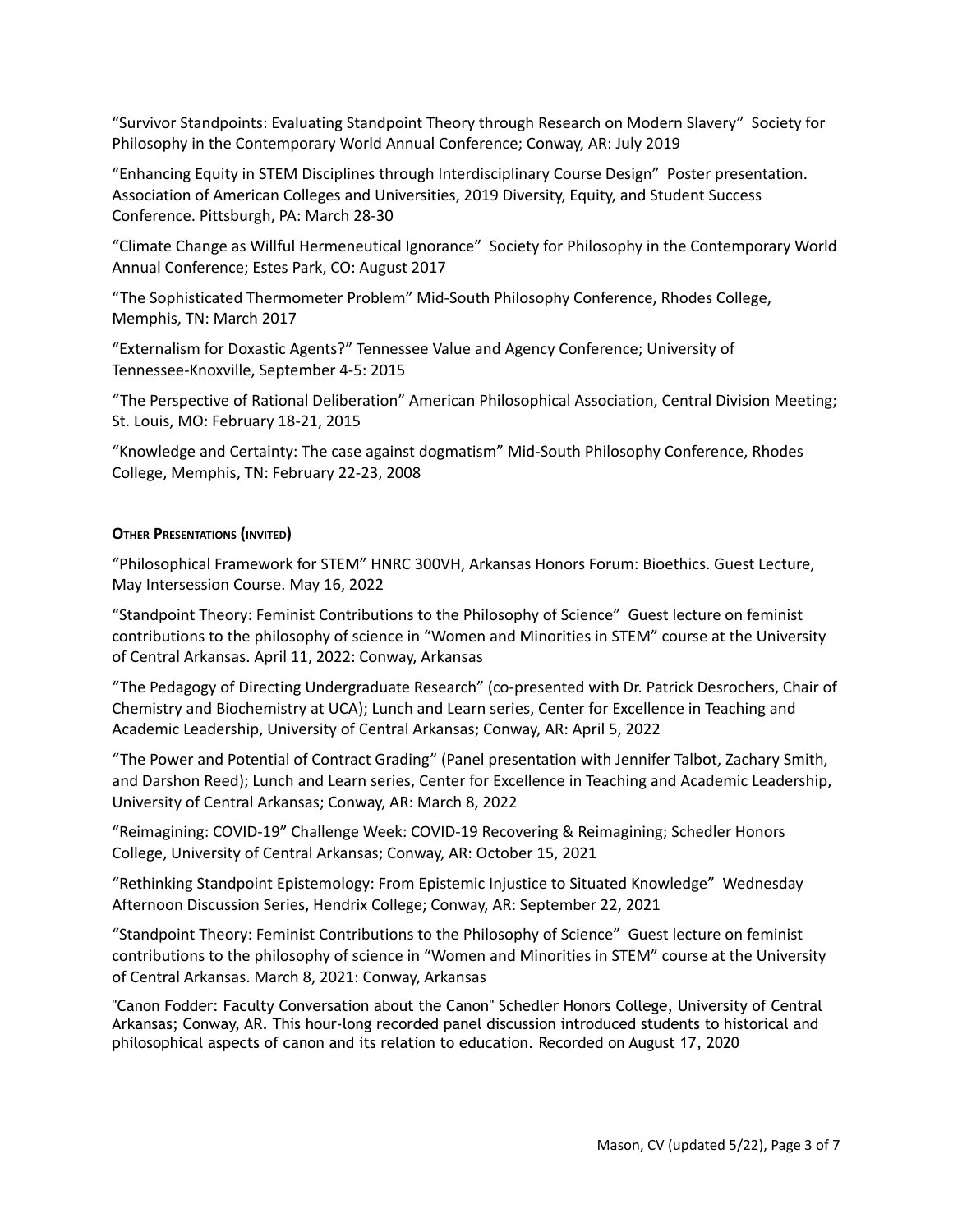"Developing anti-racist learning activities and assignments: Philosophy as lived experience video assignment," workshop mini-presentation, American Association of Philosophy Teachers "2020 Anti-Racist and Pandemic Pedagogies Virtual Conference": July 24, 2020.

"What is Our Challenge?" Wrap-up discussion, 2020 Challenge Week, Schedler Honors College, University of Central Arkansas. October 2, 2020: Conway, AR.

"Why Go to College?" Presentation to 8<sup>th</sup> Grade class at Conway Junior High School on the value of liberal arts. November 18, 2019: Conway, AR

"The Human Face of Climate Change: Why Hope?" 2019 Challenge Week, Schedler Honors College, University of Central Arkansas. September 30, 2019: Conway, AR.

"Getting Some Perspective on the First Person Perspective" Virtuous Conversations Series, Steel Center for the Study of Religion and Philosophy, Hendrix College. September 18, 2019: Conway, AR.

"Is that Fake News? Debunking Pseudoscience in the Public Realm" STEM Arkansas Hall Residential College Co-Curricular Program, University of Central Arkansas. September 9, 2019: Conway, AR.

"Why Go to College?" Presentation to 8<sup>th</sup> Grade class at Conway Junior High School on the value of liberal arts. November 12, 2018: Conway, AR

"Don't Be Such a Scientist?" Panel discussion hosted by STEM Arkansas Hall, University of Central Arkansas. November 8, 2018: Conway, AR

"Just Knowledge: The Ethics of Listening to Others" Presentation at the University of Central Arkansas Humanities and Social Sciences Fair, hosted by the College of Liberal Arts. November 1, 2018: Conway, AR

"Global Supply Chains: Philosophical Perspectives" Public lecture hosted by Challenge Week, Schedler Honors College, University of Central Arkansas. October 22, 2018: Conway, AR

"Is Philosophy the Original Science?" Panel discussion hosted by STEM Arkansas Hall, University of Central Arkansas. September 14, 2018: Conway, AR

"Standpoint Theory: Feminist Contributions to the Philosophy of Science" Guest lecture on feminist contributions to the philosophy of science in "Women and Minorities in STEM" course at the University of Central Arkansas. March 14, 2018: Conway, Arkansas

"Eating the Other" Presentation and panel discussion for the University of Central Arkansas College of Liberal Arts Immigration & America – "The Melting Pot: Politics & Culture in a Diverse Society"; November 9, 2017: Conway, AR

"The Science of Science" Panel discussion at Science Wednesday, sponsored by the University of Central Arkansas Society of Physics Students; September 27, 2017: Conway, AR

"The Sophisticated Thermometer Problem" Valparaiso University, Department of Philosophy; January 19, 2015: Valparaiso, IN

"Externalism for Doxastic Agents?" Northwestern University Epistemology Brownbag Series; October 16, 2013: Chicago, IL

"The Perspective of Rational Deliberation" Brand Lecture, Indiana University, Department of Philosophy; April 5, 2013: Bloomington, IN

"The Knowing Agent" Indiana University Graduate Student Colloquium Series, February 12, 2010: Bloomington, IN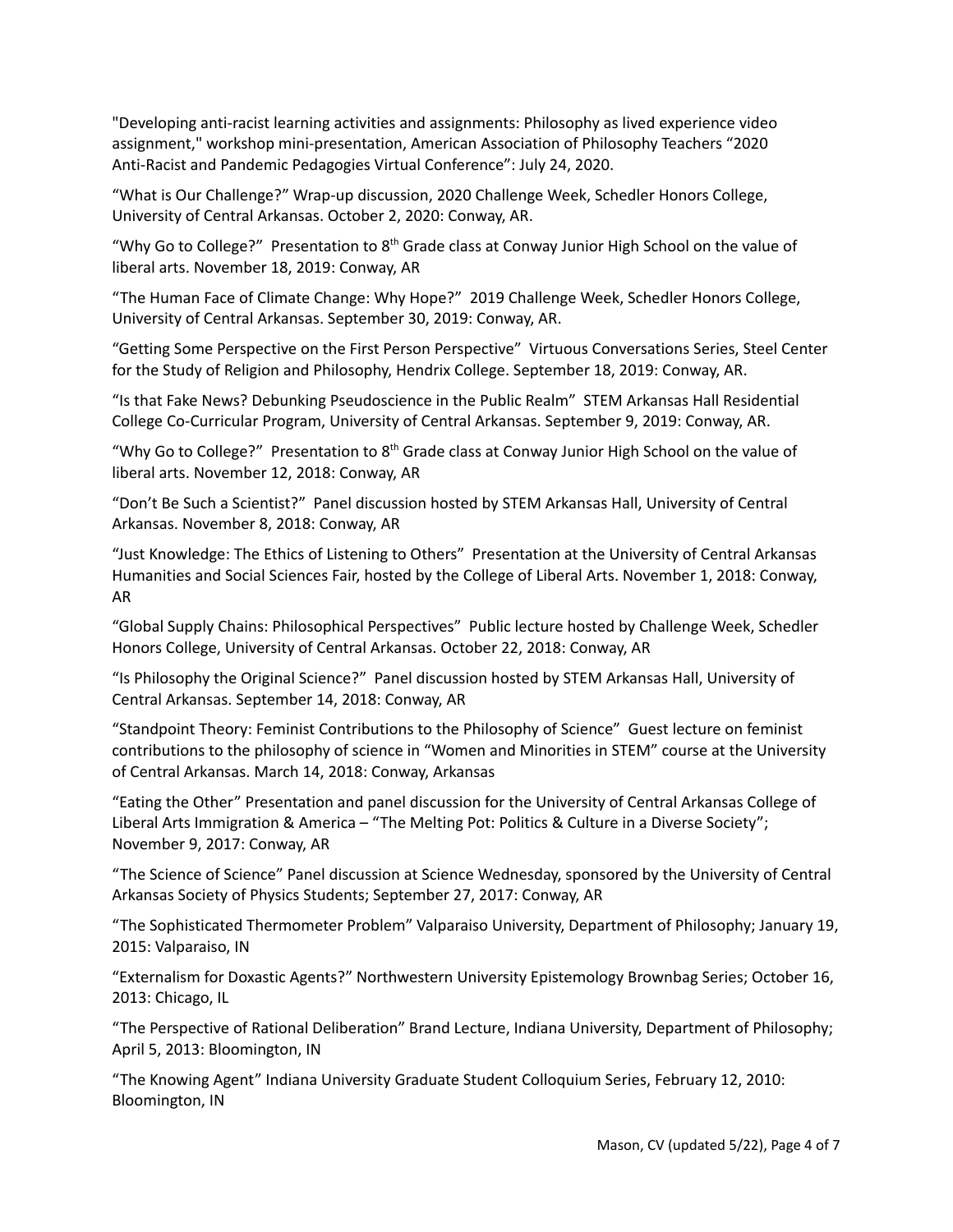"Food & Memory" Guest Lecture for Human Biology Seminar, Indiana University, Bloomington. September 17, 2015

# **CHAIRED SESSIONS AND COMMENTARIES:**

Chair for Central Division APA Colloquium Session, "Laws of Nature." February 27, 2021: Virtual Session (due to COVID-19)

Chair for Central Division APA Colloquium Session, "Circularity, Closure, and Meno Problems." March 1, 2017: Kansas City, MO

Commentator for Alisbeth Ayars's "Promising 'Against the Evidence' by Challenging the Evidence", Mid-South Philosophy Conference, March 2017: Memphis, TN

Chair for John Greco's session on "Testimony and the Transmission of Religious Knowledge" Social Epistemology of Religious Belief Conference, Indiana University, Bloomington: October 8-10, 2015

Commentator for Nellie Wieland's "Hearing the Voice of Competence", Mid-South Philosophy Conference, February 22-23, 2008: Memphis, TN

Commentator for the Northern Illinois University Graduate Student Aesthetics Conference April 21-22, 2006: DeKalb, IL

# **GRANTS**

Faculty Development Grant, Center for Teaching Excellence, University of Central Arkansas. This grant supported travel to the Teaching Hub at the American Philosophical Association, Central Division Annual Meeting. Conference sessions focused on diversifying the curriculum and revising the canon, with special sessions on teaching Modern Philosophy. Chicago, IL: February 26-29, 2020

Faculty Development Grant, Center for Teaching Excellence, University of Central Arkansas. This grant supported travel for a poster presentation and participation in the Association of American Colleges & Universities 2019 Diversity, Equity, and Student Success Conference. Pittsburgh, PA: March 28-30, 2019

# **UNDERGRADUATE THESIS SUPERVISION**

Honors Thesis Advisor, Brooklyn Ray: "Maternal Instincts and Altruism." University of Central Arkansas Honors Program, Schedler Honors College. In Progress (est. completion Spring 2023).

Honors Thesis Advisor, William Moix, III: "Positing A Productive Account of White Guilt: White Guilt as Collective Guilt," University of Central Arkansas, Philosophy & Religion Departmental Honors Thesis. Completed Fall 2021.

Honors Thesis Committee Member, Nelson Graves: "Bullet Holes and the WNBA: Silencing Activist Speech Through Appropriation," University of Central Arkansas, Philosophy & Religion Departmental Honors Thesis. Completed Fall 2020.

Honors Thesis Committee Member, Jules Merguie: "Destroyed by Madness: The Use and Misuse of Mental Disorder Diagnosis," University of Central Arkansas, Philosophy & Religion Departmental Honors Thesis. Completed Spring 2020.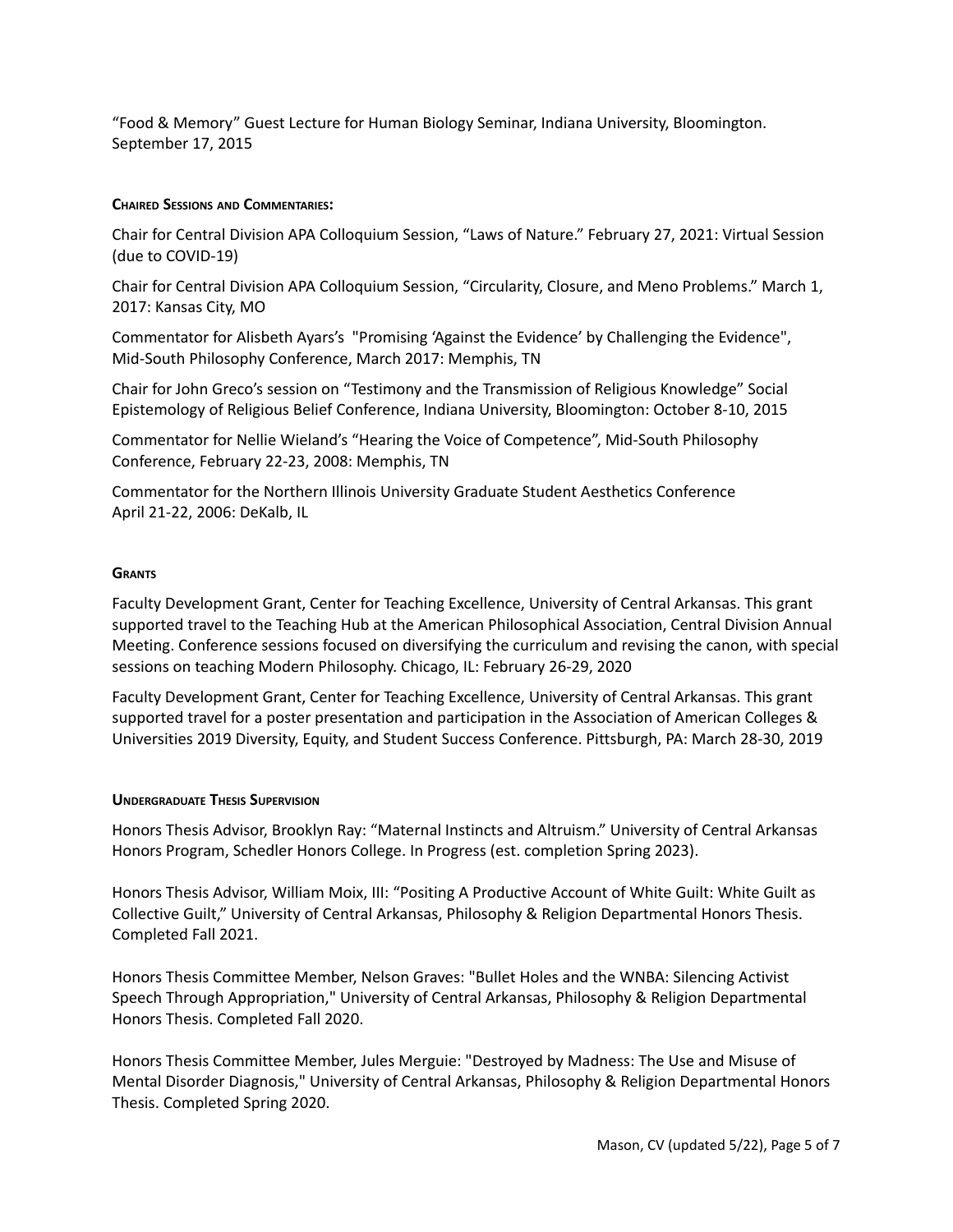Honors Thesis Committee Member, Ge'Shaun Faison: "An Analysis of the Weaponization of Meme Culture: Origins and Impact", University of Central Arkansas, Philosophy & Religion Departmental Honors Thesis. Completed Fall 2019.

Honors Thesis Committee Member, Colton Reinke: "Education as Play: Imagining a Better Curriculum. University of Central Arkansas Honors Program, Schedler Honors College. Completed Spring 2019.

Honors Thesis Advisor, Mary Ellen Johnson: "Fair to Blame?: Exploring Moral Luck through a Pedagogical Computer Game", University of Central Arkansas Honors Program, Schedler Honors College. Completed Fall 2017.

# **ADVISING/MENTORING ACTIVITIES**

Faculty Advisor for PhiRe Club (Philosophy and Religion Club), Student Organization of the Philosophy and Religion Department, University of Central Arkansas. 2017-2021.

Supporting Coach for the UCA Ethics Bowl Team, sponsored by the Philosophy and Religion Department, University of Central Arkansas, 2017-present. The team competes annually at the Central States Regional Competition (Indianapolis) and has competed at nationals in 2017-2018 (Chicago) and 2018-2019 (Baltimore). Ethics Bowl is a national organization sponsored by the Association for Practical and Professional Ethics (APPE).

Student advising, 2018-2021.

# **COMMITTEE WORK**

Core Council. Representative of the College of Arts, Humanities, and Social Sciences (CAHSS). University of Central Arkansas, Conway, AR, 2022-present.

College of Arts, Humanities, and Social Sciences (CAHSS) Research Committee: Member. University of Central Arkansas, Conway, AR, 2021-present.

BA/BS Committee (Ad Hoc), Department of Philosophy and Religion. Member. University of Central Arkansas, Conway, AR, 2021-present.

Liberal Arts Advocacy Committee, College of Liberal Arts: Member. University Of Central Arkansas, Conway, AR, 2018-present.

Curriculum and Assessment Committee, Department of Philosophy and Religion: Member. University of Central Arkansas, Conwa, AR, 2018-present.

Foundation Funds Oversight Committee, Department of Philosophy and Religion: Member. University of Central Arkansas, Conway, AR, 2017-present.

Philosophy Department Climate Committee, Graduate Student Liaison. Indiana University, Bloomington. 2015-2016. This committee works to promote inclusiveness and diversity in the IU philosophy department.

Graduate Colloquium Committee, Northern Illinois University, Academic Year 2006-2007